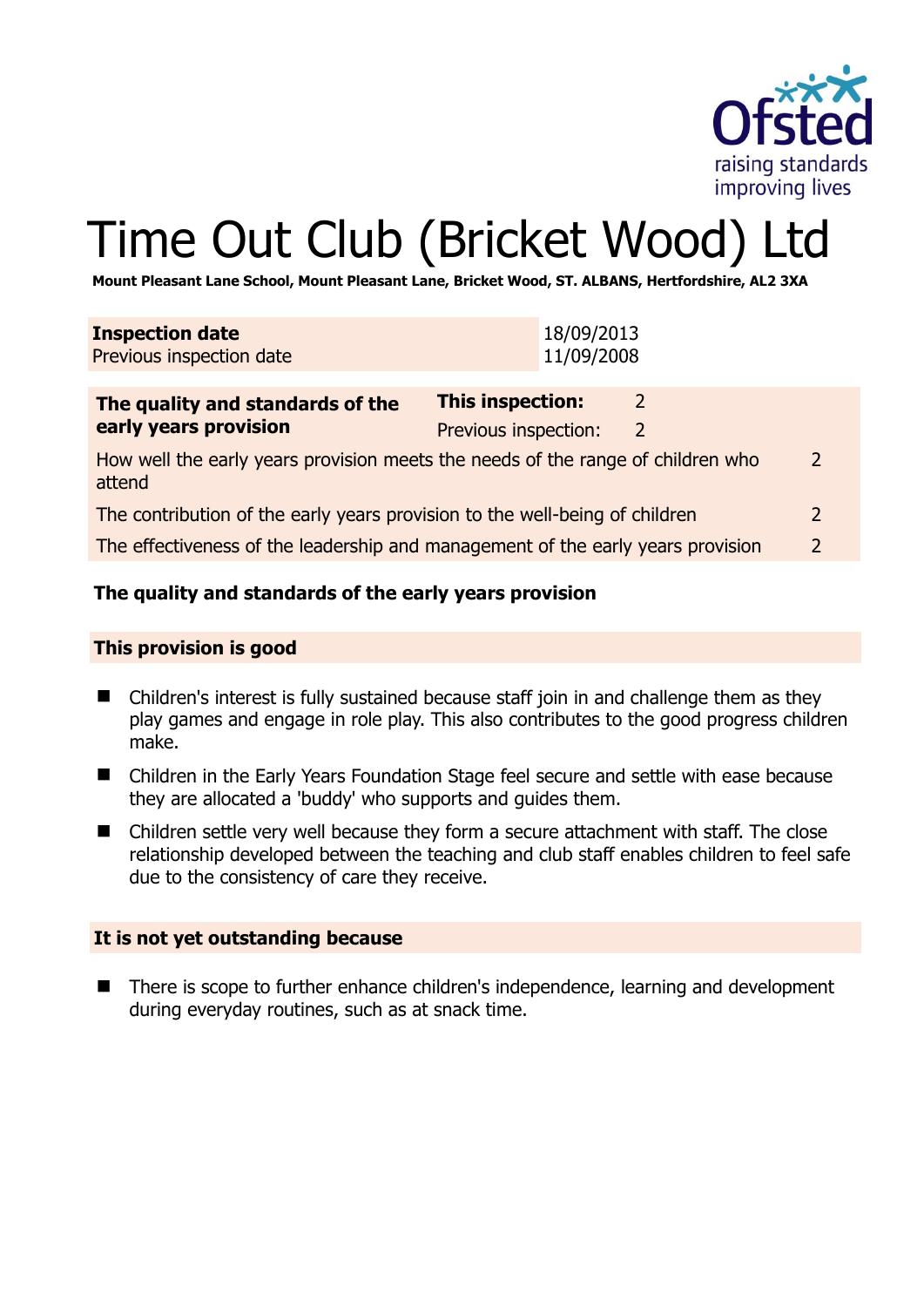# **Information about this inspection**

Inspections of registered early years provision are:

- $\bullet$  scheduled at least once in every inspection cycle the current cycle ends on 31 July 2016
- scheduled more frequently where Ofsted identifies a need to do so, for example where provision was previously judged inadequate
- **•** brought forward in the inspection cycle where Ofsted has received information that suggests the provision may not be meeting the legal requirements of the Early Years Foundation Stage or where assessment of the provision identifies a need for early inspection
- **•** prioritised where we have received information that the provision is not meeting the requirements of the Early Years Foundation Stage and which suggests children may not be safe
- scheduled at the completion of an investigation into failure to comply with the requirements of the Early Years Foundation Stage.

The provision is also registered on the voluntary and compulsory parts of the Childcare Register. This report includes a judgment about compliance with the requirements of that register.

# **Inspection activities**

- The inspector observed children's activities in the hall and the playground.
- $\blacksquare$  The inspector spoke to some of the children.
- The inspector held discussions with the manager and spoke to some staff.
- The inspector looked at a broad range of the club's documents.

**Inspector**  Suman Willis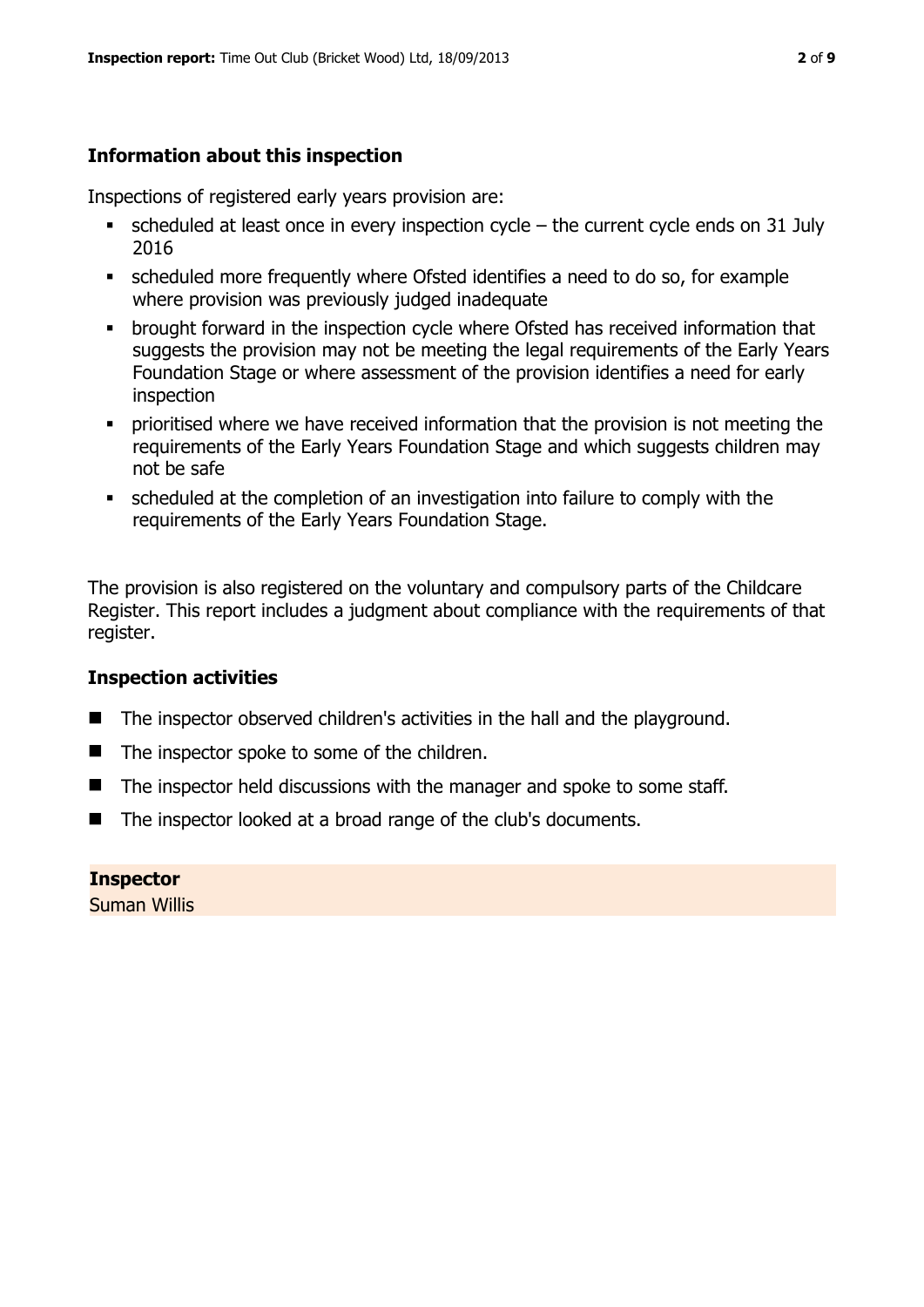#### **Full Report**

#### **Information about the setting**

Time Out Club (Bricket Wood) Limited was registered in 1999 and is on the Early Years Register and the compulsory and voluntary parts of the Childcare Register. It is privately owned and one of three in the area. The club operates from two rooms in Mount Pleasant Lane Junior Mixed and Infant School in Bricket Wood near St. Albans, Hertfordshire. Children have access to the school playground for outdoor activities. The out-of-school facility is for children attending this school.

The club employs 12 members of childcare staff, of whom 10 hold appropriate early years qualifications at level 2 and above. The out-of-school club opens Monday to Friday term time only. The breakfast club operates from 7.50am to 8.50am and after school from 3.05pm to 6pm.

There are currently 58 children attending who are aged between four and 11 years, of whom seven are in the Early years Foundation Stage. The club supports children who speak English as an additional language, and children with special educational needs and/or disabilities. The setting receives support from the local authority.

#### **What the setting needs to do to improve further**

#### **To further improve the quality of the early years provision the provider should:**

■ enhance children's independence, and their learning and development, for example, by involving them more in the preparation of snacks, such as cutting fruit and vegetables and laying tables.

#### **Inspection judgements**

#### **How well the early years provision meets the needs of the range of children who attend**

Staff are very knowledgeable of the Early Years Foundation Stage and give full regard to it when planning activities to ensure that they are linked to school topics. This enables them to work closely with the school to extend children's learning and development while sustaining their interest. Resources are effectively rotated and laid out to enable children to become active learners. Therefore, children are making good progress in all areas of their learning and development and are prepared well for their next stage of education.

Parents are encouraged to be fully involved in their child's learning and receive information about the Early Years Foundation Stage from the school, which is extended by staff at the club. This means that children are effectively supported at home. The strong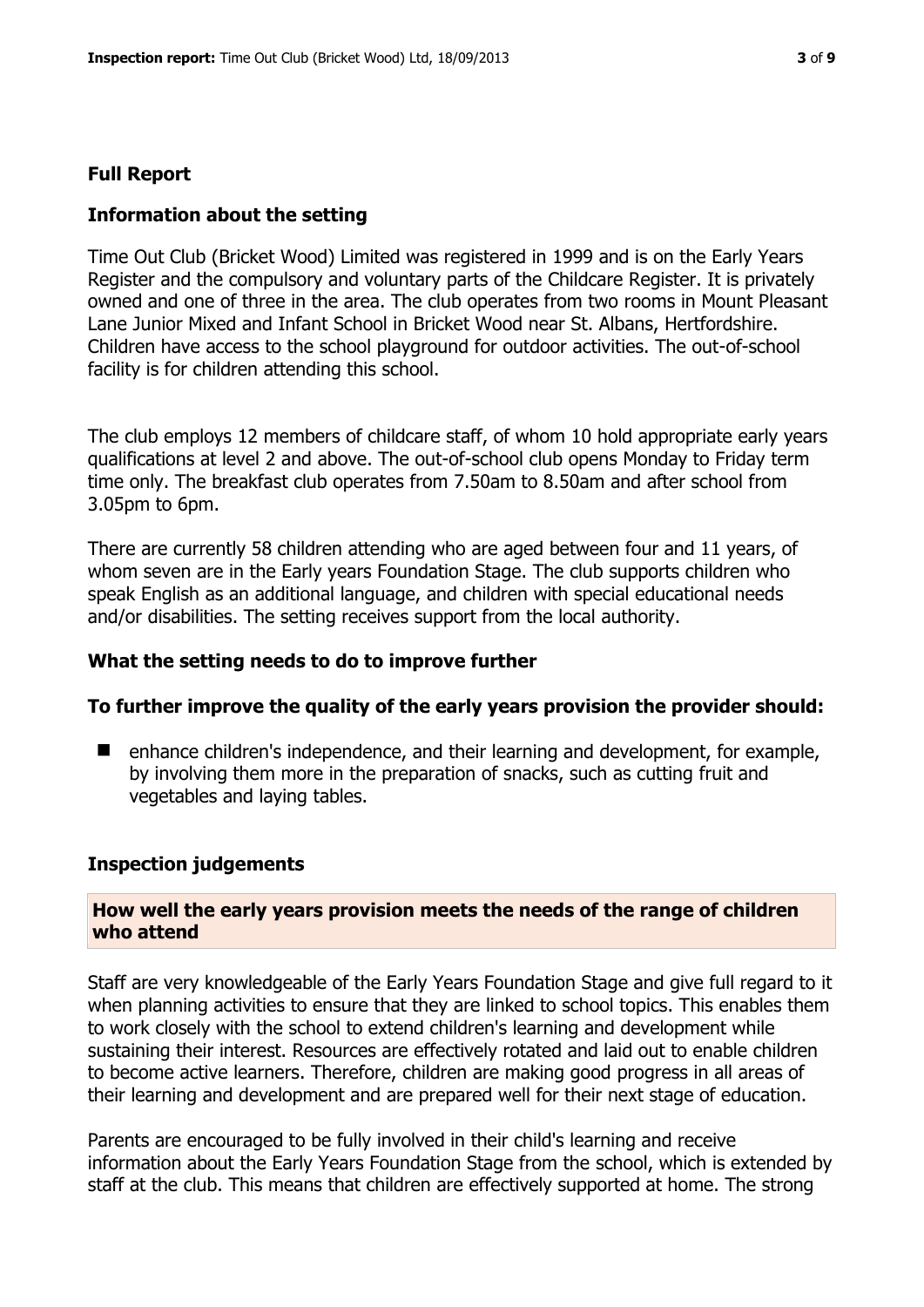links formed between all those involved in children's care prepare staff to provide support for children with English as an additional language, and children with special educational needs and/or disabilities.

Children's interest is fully sustained as staff join in their play offering praise and encouragement. They provide effective challenges by asking open-ended questions as children engage in role play. For example, children are engrossed and work very well together to create a farm and zoo. They are excited as they describe the different animals' behaviour to a member of staff. Staff are enthusiastic as they listen to their stories and engage them effectively in talking about where the animals have to be taken if they are unwell. Therefore, children are using role play well to develop an understanding of the wider world. They enjoy playing their favourite games as staff join in and encourage their counting and addition skills. Although children are involved in preparing their own sandwiches, opportunities to extend their mathematical skills by cutting and sharing fruit and vegetables are not fully utilised. They have access to the 'ICT' suite and are engrossed as they play electronic games. A member of staff is at hand to offer support and guidance should the need arise. Children use a good variety of tools to develop their artistic and writing skills.

#### **The contribution of the early years provision to the well-being of children**

Children are cared for in a warm and welcoming environment. Their artwork is attractively displayed on the parents' notice board. Children arrive happy and settle with ease into their chosen activity because staff are very welcoming and warmly greet them. They make independent choices as they select their play materials from the broad range readily available. However, there is scope to enhance children's independence by giving them opportunities to cut their own fruit and vegetables during snack time. An established key person system helps children form secure attachments and promotes their well-being and independence. The close relationship with parents and the valuable information provided by them enables staff to be suitably prepared to meet the needs of all children. Staff are good role models and provide a positive and calm environment where children feel valued and respected. A 'buddy' system is effectively incorporated into the club ethos so that children in the Early Years Foundation Stage settle well and feel secure. Children behave very well and work effectively in groups as they exchange ideas to support their play. They enjoy playing games and wait patiently for their turn. Children enthuse in each other's achievements and offer praise with ease. They are polite and readily thank staff and each other as they are assisted.

Children are safeguarded well because staff have a good understanding of how to protect them. Children are fully informed of how and who to talk to about any worries and concerns they have in school, and this is reinforced in the club. For example, children are given a wealth of information about Childline and wear their badges with pride. Their understanding of safety is very well promoted because boundaries are clearly explained to them. For example, staff explain to them that they must remain in sight of them at all times. Children demonstrate their understanding of safety rules as they say how to use the slide without hurting themselves or others. They stay healthy as they help themselves to a broad range of sandwich fillers, fruit and vegetables for snacks. Children have regular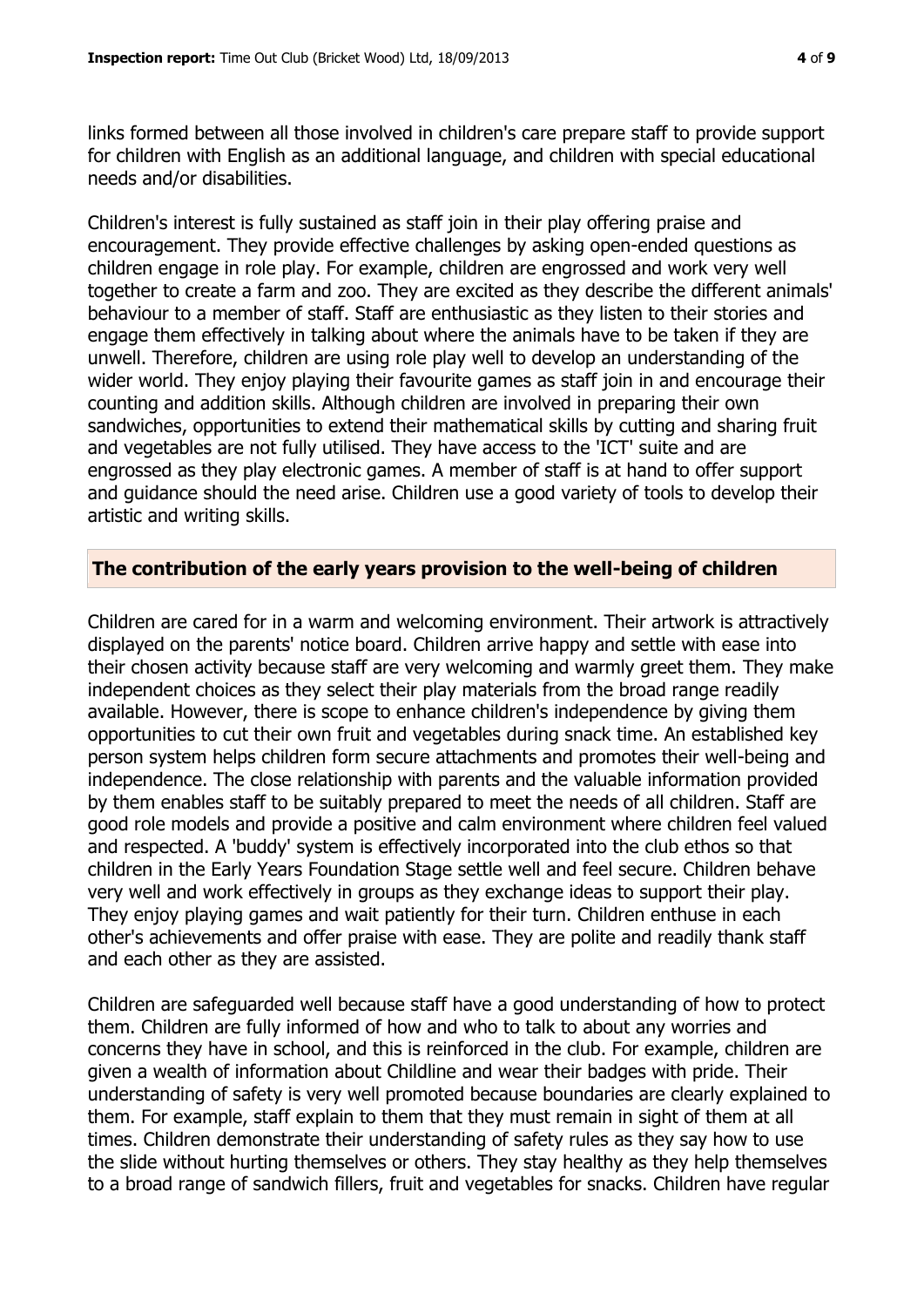fresh air and exercise as they have access to the school playground and the large apparatus, such as a climbing frame and balancing beams. They enjoy developing ball control skills as they play 'catch' and other ball games.

Children are very well prepared for their next stage of learning and development because they mix with different peer groups and are fully supported by staff at the school and club.

**The effectiveness of the leadership and management of the early years provision**

There is good overview of the curriculum to ensure that children in the Early Years Foundation Stage are provided with a well-balanced range of activities which link closely to the school themes. This means that staff extend what the children are learning at school and build on the good progress they are making in all areas of learning. Selfevaluation is effective because it takes into account the views of all those involved in the children's care. Priorities for improvement, such as staff development, are clearly identified. Children's views are incorporated in the evaluation to ensure that they have a voice and feel valued and respected. Actions and recommendations from previous inspections have been quickly addressed to ensure that children continue to stay safe and their learning and development is effectively monitored.

Performance management is effectively monitored and staff have a clear understanding of their roles and responsibilities, resulting in children receiving good quality care. Professional development is encouraged and highlighted through regular supervision and appraisals. Through monitoring, a clear system is in place to ensure that underperformance is tackled. All staff are suitably vetted, resulting in children being effectively safeguarded. All staff have a secure understanding of the procedures to follow should they have concerns about a child. This effectively safeguards children. Staff have a good understanding of the Statutory framework for the Early Years Foundation Stage to ensure that they consistently meet the welfare requirements.

Partnerships with parents, school and other agencies make a strong contribution to meeting children's needs and ensure that additional support is secured should the need arise.

| THE CHILD CATE REGISTER                                                |            |
|------------------------------------------------------------------------|------------|
| The requirements for the compulsory part of the Childcare Register are | <b>Met</b> |
| The requirements for the voluntary part of the Childcare Register are  | Met        |

**The Childcare Register**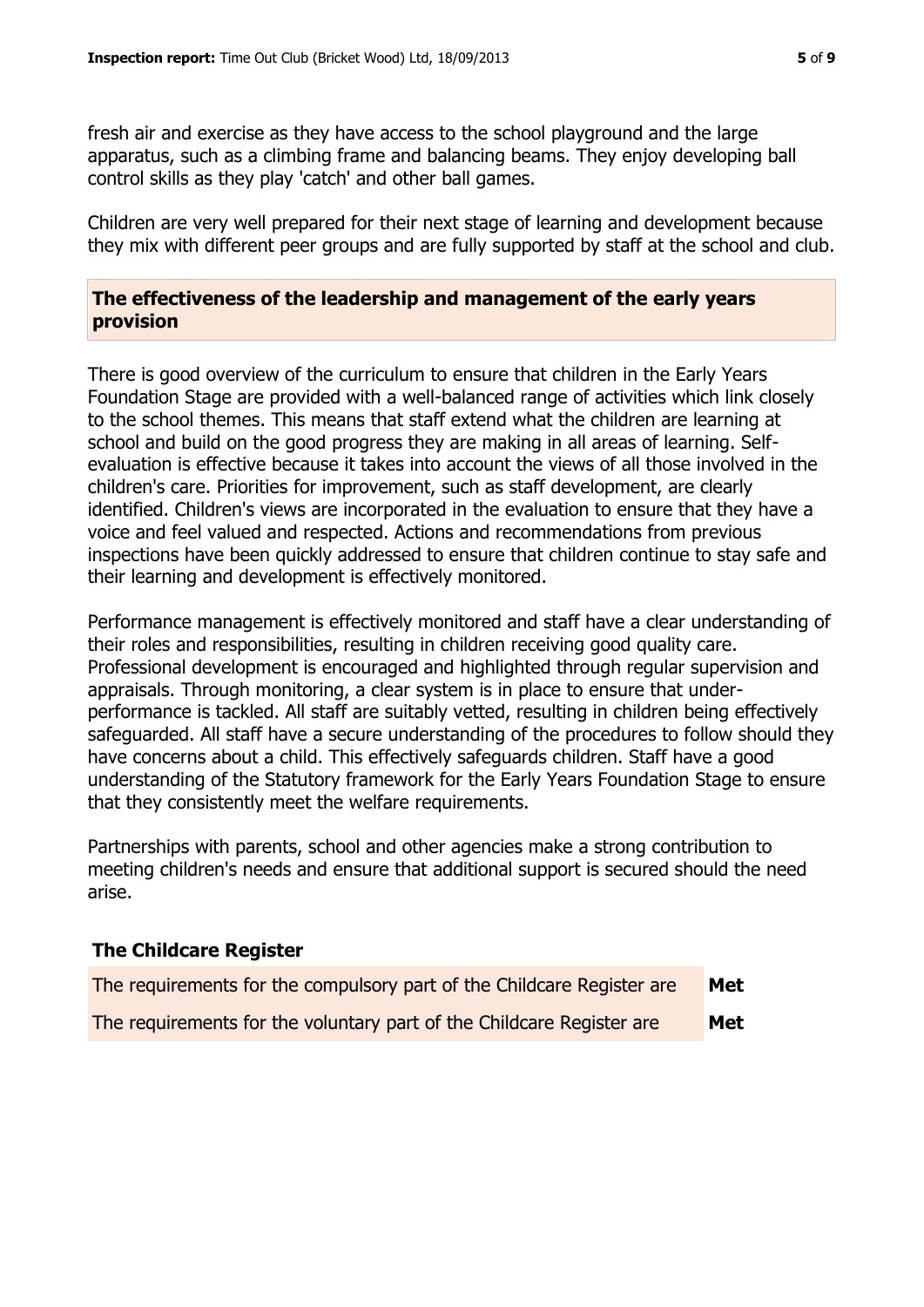# **What inspection judgements mean**

# **Registered early years provision**

| <b>Grade</b> | <b>Judgement</b> | <b>Description</b>                                                                                                                                                                                                                                                                                                                                                                 |
|--------------|------------------|------------------------------------------------------------------------------------------------------------------------------------------------------------------------------------------------------------------------------------------------------------------------------------------------------------------------------------------------------------------------------------|
| Grade 1      | Outstanding      | Outstanding provision is highly effective in meeting the needs<br>of all children exceptionally well. This ensures that children are<br>very well prepared for the next stage of their learning.                                                                                                                                                                                   |
| Grade 2      | Good             | Good provision is effective in delivering provision that meets<br>the needs of all children well. This ensures children are ready<br>for the next stage of their learning.                                                                                                                                                                                                         |
| Grade 3      | Satisfactory     | Satisfactory provision is performing less well than expectations<br>in one or more of the key areas. It requires improvement in<br>order to be good.                                                                                                                                                                                                                               |
| Grade 4      | Inadequate       | Provision that is inadequate requires significant improvement<br>and/or enforcement action. The provision is failing to give<br>children an acceptable standard of early years education and/or<br>is not meeting the safeguarding and welfare requirements of<br>the Early Years Foundation Stage. It will be inspected again<br>within 12 months of the date of this inspection. |
| Met          |                  | The provision has no children on roll. The inspection judgement<br>is that the provider continues to meet the requirements for<br>registration.                                                                                                                                                                                                                                    |
| Not met      |                  | The provision has no children on roll. The inspection judgement<br>is that the provider does not meet the requirements for<br>registration.                                                                                                                                                                                                                                        |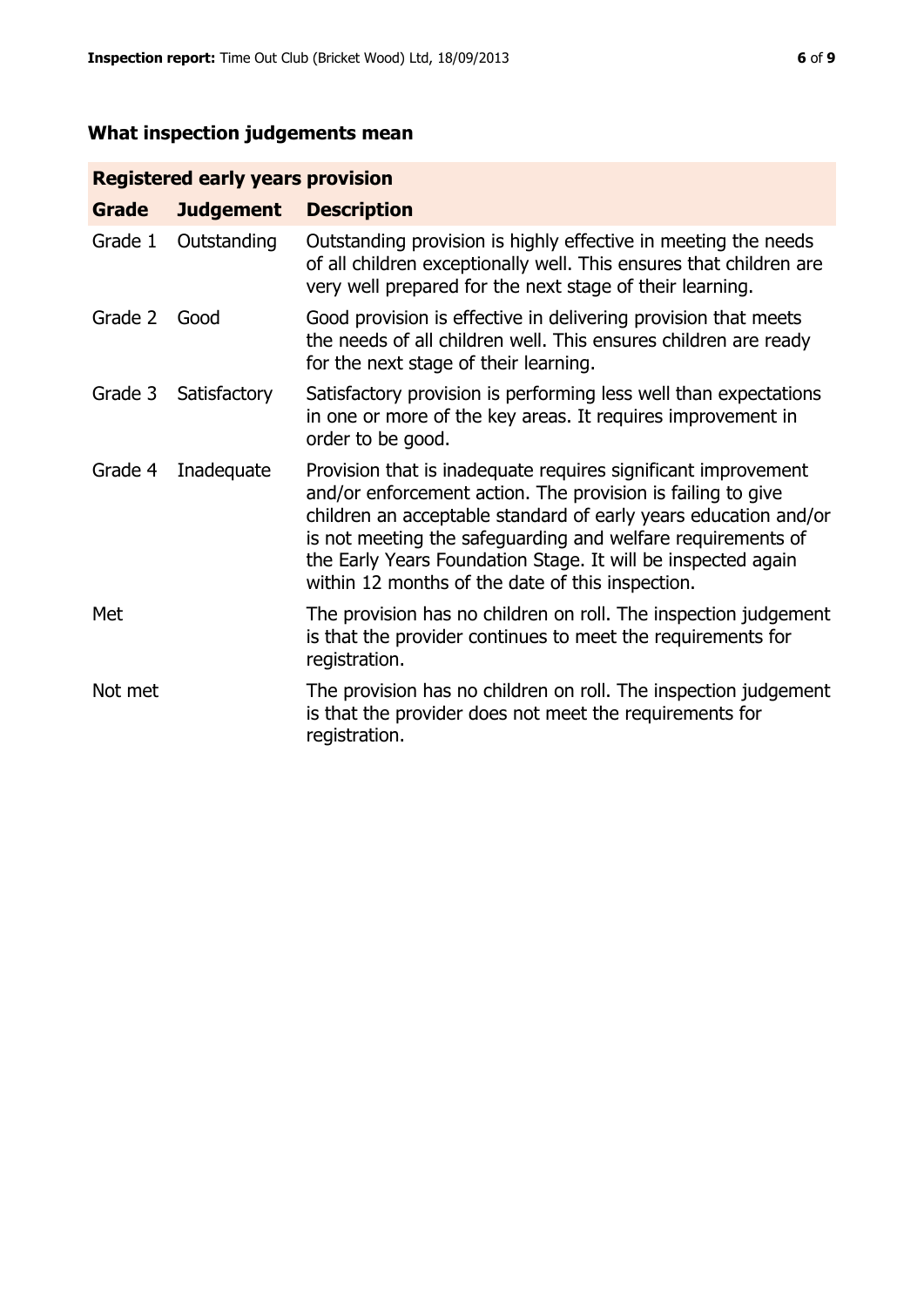### **Inspection**

This inspection was carried out by Ofsted under sections 49 and 50 of the Childcare Act 2006 on the quality and standards of provision that is registered on the Early Years Register. The registered person must ensure that this provision complies with the statutory framework for children's learning, development and care, known as the Early Years Foundation Stage.

# **Setting details**

| Unique reference number       | EY369945                             |
|-------------------------------|--------------------------------------|
| <b>Local authority</b>        | Hertfordshire                        |
| <b>Inspection number</b>      | 873738                               |
| <b>Type of provision</b>      |                                      |
| <b>Registration category</b>  | Childcare - Non-Domestic             |
| Age range of children         | $0 - 17$                             |
| <b>Total number of places</b> | 32                                   |
| Number of children on roll    | 58                                   |
| <b>Name of provider</b>       | Time Out Club (Bricket Wood) Limited |
| Date of previous inspection   | 11/09/2008                           |
| <b>Telephone number</b>       | 07708 454211                         |

Any complaints about the inspection or the report should be made following the procedures set out in the guidance *'Complaints procedure: raising concerns and making complaints* about Ofsted', which is available from Ofsted's website: www.ofsted.gov.uk. If you would like Ofsted to send you a copy of the guidance, please telephone 0300 123 4234, or email enquiries@ofsted.gov.uk.

# **Type of provision**

For the purposes of this inspection the following definitions apply:

Full-time provision is that which operates for more than three hours. These are usually known as nurseries, nursery schools and pre-schools and must deliver the Early Years Foundation Stage. They are registered on the Early Years Register and pay the higher fee for registration.

Sessional provision operates for more than two hours but does not exceed three hours in any one day. These are usually known as pre-schools, kindergartens or nursery schools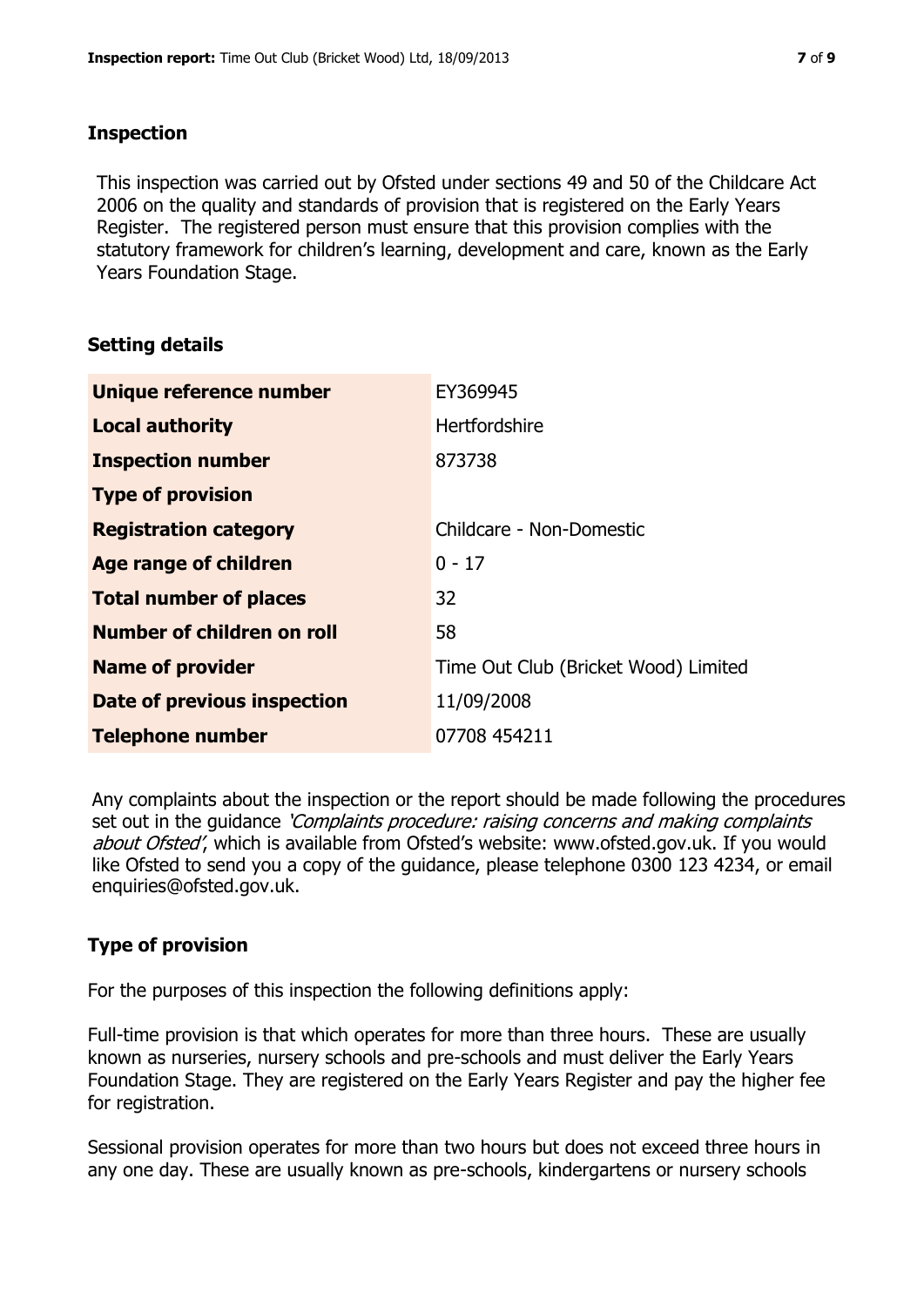and must deliver the Early Years Foundation Stage. They are registered on the Early Years Register and pay the lower fee for registration.

Childminders care for one or more children where individual children attend for a period of more than two hours in any one day. They operate from domestic premises, which are usually the childminder's own home. They are registered on the Early Years Register and must deliver the Early Years Foundation Stage.

Out of school provision may be sessional or full-time provision and is delivered before or after school and/or in the summer holidays. They are registered on the Early Years Register and must deliver the Early Years Foundation Stage. Where children receive their Early Years Foundation Stage in school these providers do not have to deliver the learning and development requirements in full but should complement the experiences children receive in school.